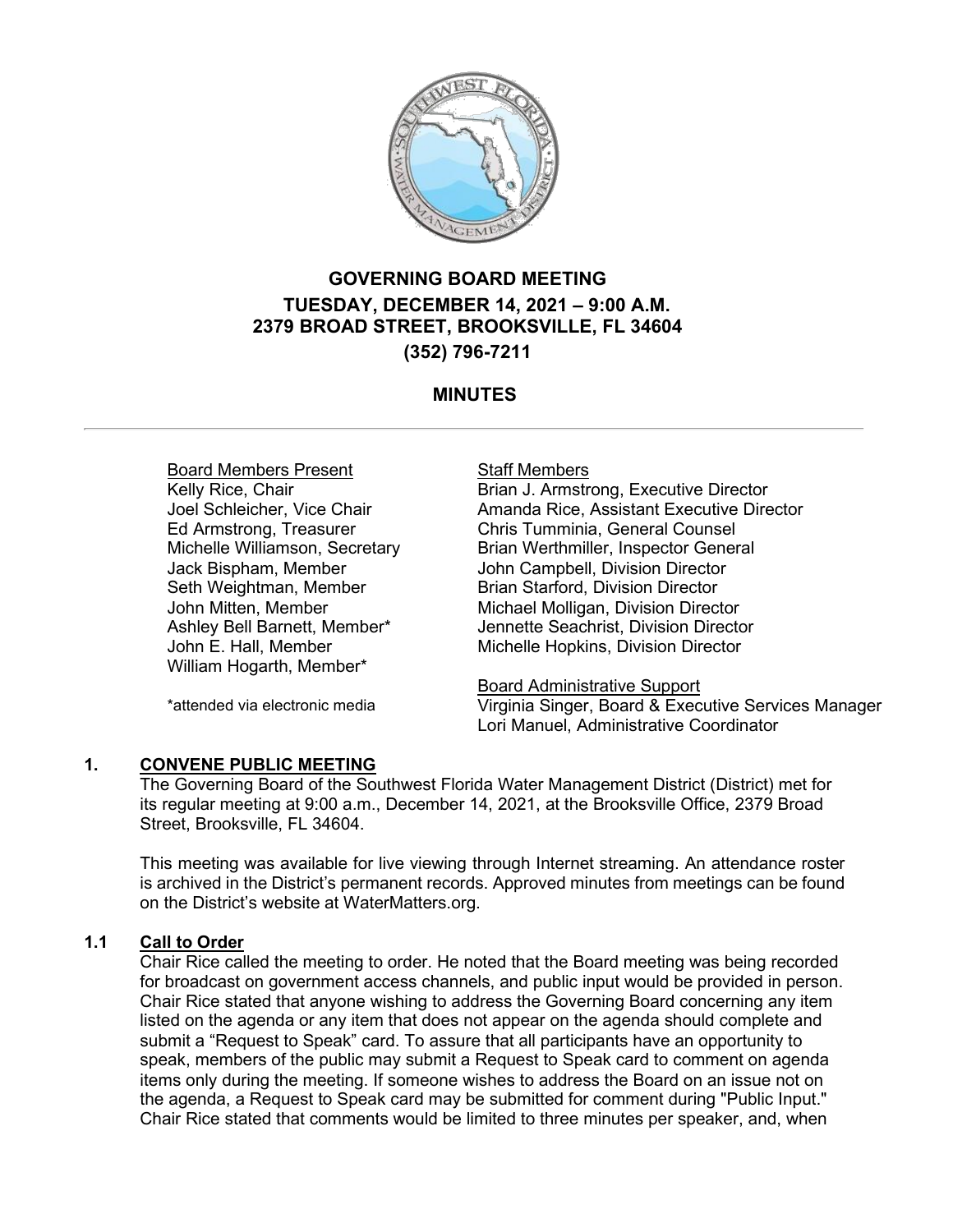appropriate, exceptions to the three-minute limit may be granted by the Chair. He also requested that several individuals wishing to speak on the same topic designate a spokesperson.

Chair Rice introduced each member of the Governing Board and staff present at the dais (this served as roll call). A quorum was confirmed.

#### **1.2 Invocation and Pledge of Allegiance**

Board Member Seth Weightman led the invocation and the Pledge of Allegiance.

#### **1.3 Employee Recognition**

Chair Rice recognized employees that have reached at least 20 years of service. The following staff members were recognized: Donna Wever and Jason LaRoche.

#### **1.4 Additions/Deletions to Agenda**

Mr. Brian Armstrong, Executive Director, stated the following item was deleted from Consent:

#### **General Counsel's Report**

#### **2.7 Corrected Deed of Conservation Easement for Horse Creek Mitigation Bank – Environmental Resource Permit No. 43041539.000 - DeSoto County**

Vice Chair Joel Schleicher requested the following items be moved to Discussion:

#### **Resource Management Committee**

#### **2.2 FARMS – P BAR R Sod Company, LLC (H798), Hardee County**

# **2.3 FARMS – Bethel Farms, LLLP – Phase 4 (H797), DeSoto**

#### **1.5 Public Input for Issues Not Listed on the Published Agenda** Mr. David Ballard Geddes spoke against the use of reclaimed water.

# **CONSENT AGENDA**

# **Finance Committee**

#### **2.1 Resolution to Request Disbursement of Funds from the Land Acquisition Trust Fund for Land Management**

Staff recommended the Board approve Resolution 21-15, Request to the Florida Department of Environmental Protection for Disbursement of Funds from the Land Acquisition Trust Fund for Land Management, as shown in the Exhibit.

#### **Resource Management Committee**

#### **2.2 FARMS – P BAR R Sod Company, LLC (H798), Hardee County**

Staff recommended the Board:

- 1. Approve the P BAR R Sod Company, LLC project for a not-to-exceed project reimbursement of \$293,187 with \$293,187 provided by the Governing Board.
- 2. Authorize the transfer of \$293,187 from fund 010 H017 Governing Board FARMS Fund to the H798 P BAR R Sod Company, LLC project fund.
- 3. Authorize the Assistant Executive Director to sign the agreement.

#### **2.3 FARMS – Bethel Farms, LLLP – Phase 4 (H797), DeSoto**

Staff recommended the Board:

1. Approve the Bethel Farms, LLLP – Phase 4 project for a not-to-exceed project reimbursement of \$250,219 with \$250,219 provided by the Governing Board.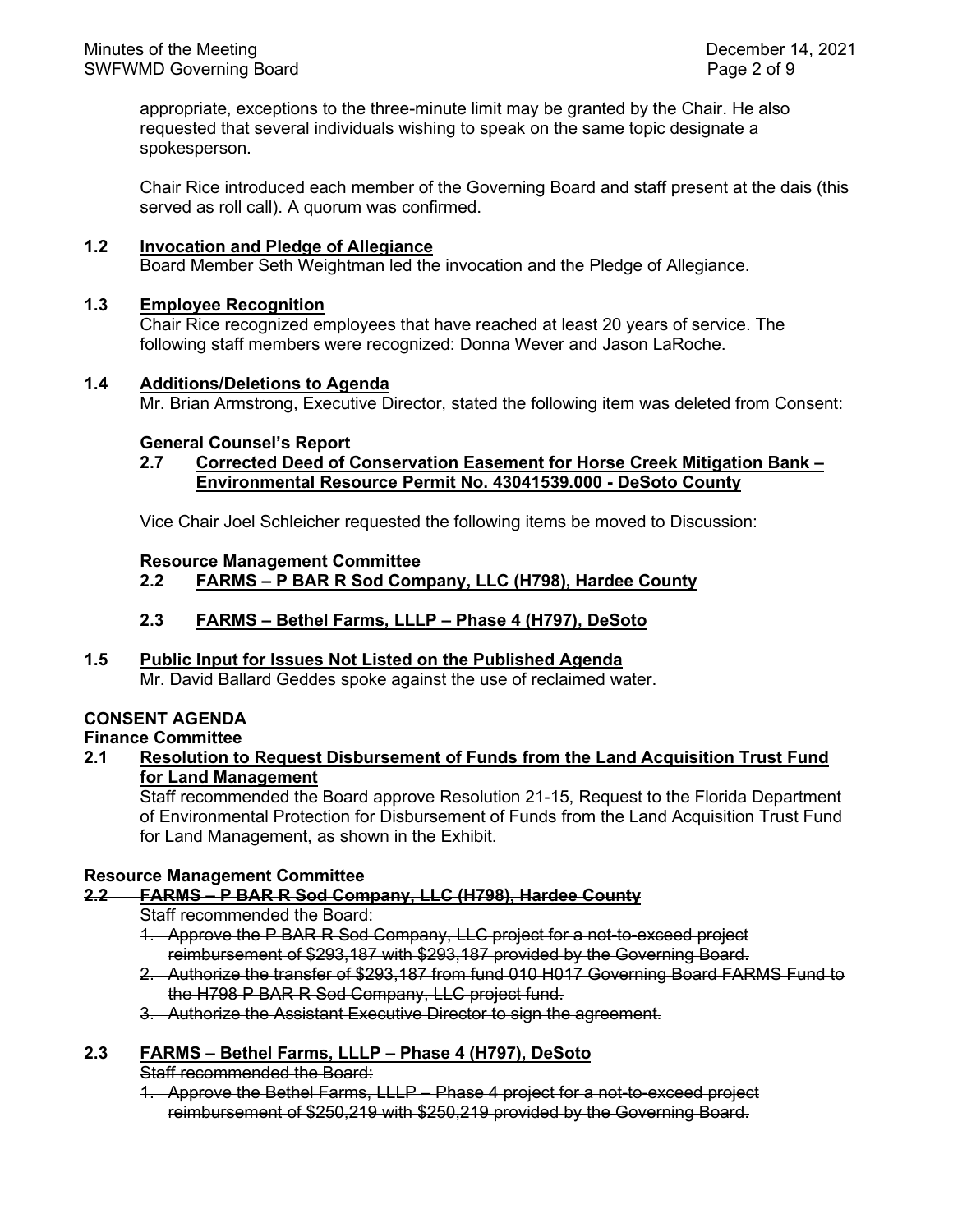- 2. Authorize the transfer of \$250,219 from fund 010 H017 Governing Board FARMS Fund to the H797 Bethel Farms, LLLP – Phase 4 project fund.
- 3. Authorize the Assistant Executive Director to sign the agreement.

#### **2.4 Approve Use of the Updated Pemberton/Baker Canal Watershed Management Plan Floodplain Information to Update Flood Insurance Rate Maps in Hillsborough County (N713)**

Staff recommended the Board approve use of the updated Pemberton/Baker Canal Watershed Management Plan floodplain information to update Flood Insurance Rate Maps in Hillsborough County.

# **Operations, Lands & Resource Monitoring Committee**

# **2.5 Management and Use Agreement with Hillsborough County for the Tampa Bypass Canal-Harney Park – SWF Parcel No. 13-136-144X**

Staff recommended the Board:

- Approve the Management Agreement between the Board of County Commissioners of Hillsborough County and the Southwest Florida Water Management District for the Management and Use of the Tampa Bypass Canal/Harney Park.
- Authorize the Governing Board Chair and Secretary to execute the Management Agreement.

#### **Regulation Committee**

# **2.6 Water Use Permit No. 20020999.000 – Hudson Land / Hudson Land & Cattle, LLC – Charlotte County**

Staff recommended the Board approve the proposed permit attached as an exhibit.

#### **General Counsel's Report**

# **2.7 Corrected Deed of Conservation Easement for Horse Creek Mitigation Bank - Environmental Resource Permit No. 43041539.000 - DeSoto County**

Staff recommended the Board approve, accept, and execute the attached Corrected Deed of Conservation Easement for the Horse Creek Mitigation Bank.

**Executive Director's Report**

#### **2.8 Approved Governing Board Minutes – November 16, 2021** Staff recommended the Board approve minutes as presented.

#### **A motion was made and seconded to approve the amended Consent Agenda. The motion passed unanimously.** (Audio - 00:10:20)

#### **Finance/Outreach and Planning Committee**

Treasurer Ed Armstrong called the Committee meeting to order. (Audio - 00:10:50)

#### **3.1 Consent Item(s) Moved to Discussion** - None

### **3.2 2022 Legislative Update**

Ms. Cara Martin, Government and Community Affairs Office Chief, provided a preview of the 2022 Legislative session. She stated the session is scheduled to begin on January 11 and end on March 11. Ms. Martin provided an overview of the bills that were filed. She will be monitoring legislation with potential policy or fiscal impacts to the District. Ms. Martin stated that Governor DeSantis announced his budget proposal totaling \$99.7 billion which includes \$980 million for the Everglades and statewide protection of water resources. She provided an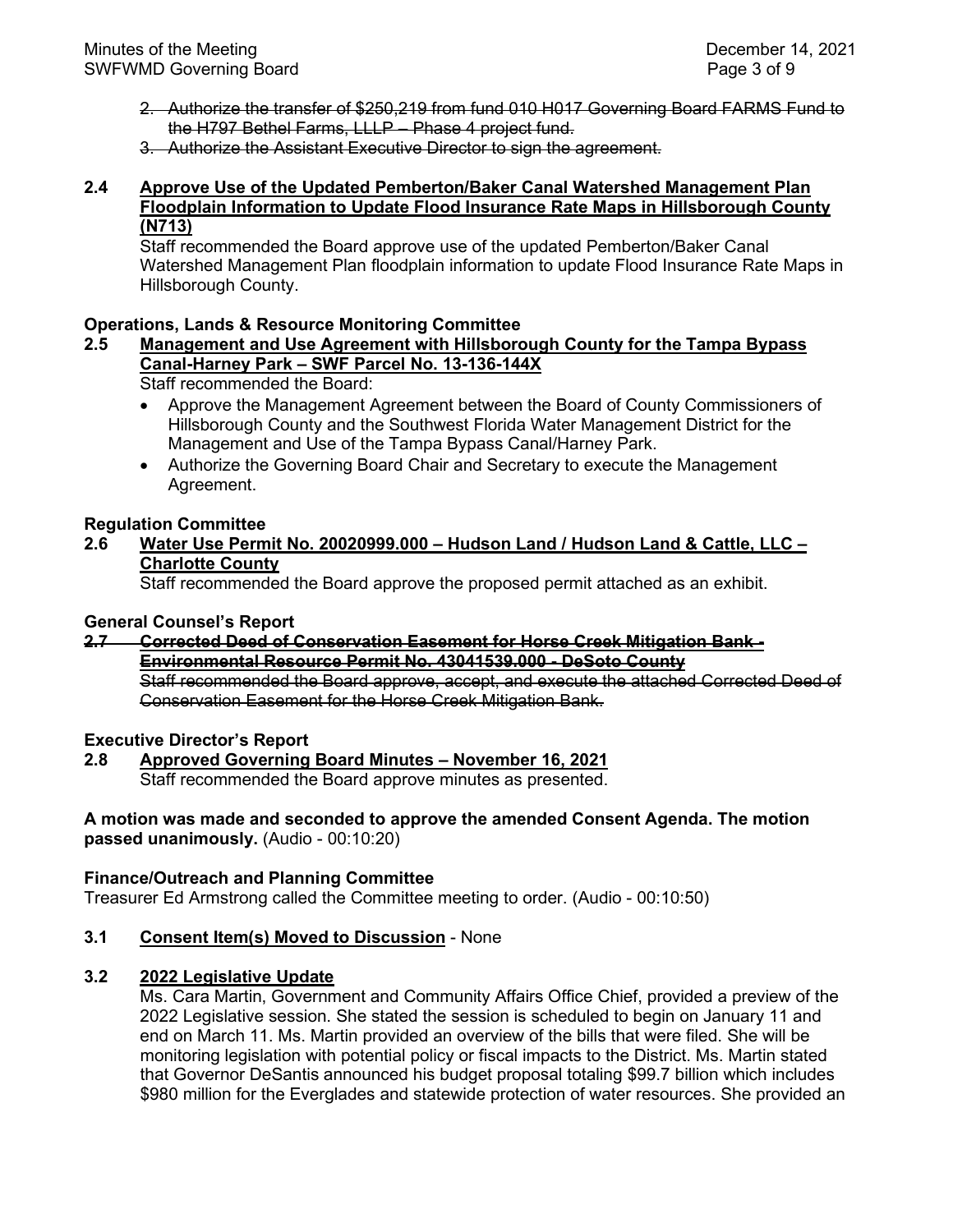overview of the legislative leadership, key Senate and House chairmanships. Three Governing Board members are scheduled for Senate confirmation during this session.

This item was for information only. No action was required.

#### **3.3 Preliminary Budget for Fiscal Year 2023**

Mr. John Campbell, Management Services Division Director, presented information for the Fiscal Year 2023 (FY23) preliminary budget. This included a timeline, five-year budget metrics, expenditures by category, expenditures by program, expenditures by areas of responsibility, and revenues by source.

Staff recommended the Board authorize staff to prepare the Standard Format Preliminary Budget Submission for FY2023 based on the preliminary budget as presented, adjusted for any modifications made by the Governing Board on December 14, for submission to the Florida Legislature on or before January 15, 2022.

#### **A motion was made and seconded to approve staff's recommendation. The motion passed unanimously.** (Audio - 00:30:30)

#### **3.4 Budget Transfer Report**

This item was for information only. No action was required.

#### **Resource Management Committee**

Board Member Seth Weightman called the Committee to order. (Audio – 00:31:31)

#### **4.1 Consent item(s) Moved to Discussion**

#### **2.2 FARMS – P BAR R Sod Company, LLC (H798), Hardee County**

Vice Chair Schleicher requested this item be moved to Discussion. He expressed his support for the project but stated his opposition was regarding the 75 percent cost share guidelines associated with the FARMS project.

Staff recommended the Board:

- 1. Approve the P BAR R Sod Company, LLC project for a not-to-exceed project reimbursement of \$293,187 with \$293,187 provided by the Governing Board.
- 2. Authorize the transfer of \$293,187 from fund 010 H017 Governing Board FARMS Fund to the H798 P BAR R Sod Company, LLC project fund.
- 3. Authorize the Assistant Executive Director to sign the agreement.

**A motion was made and seconded to approve staff's recommendation. The motion passed nine in favor and one opposed. Vice Chair Schleicher voted in opposition due to the 75 percent cost share associated with this project.** (Audio – 00:32:15)

#### **2.3 FARMS – Bethel Farms, LLLP – Phase 4 (H797), DeSoto**

Vice Chair Schleicher requested this item be moved to Discussion. He expressed his support for the project but stated his opposition was regarding the 75 percent cost share guidelines associated with the FARMS project.

Staff recommended the Board:

1. Approve the Bethel Farms, LLLP – Phase 4 project for a not-to-exceed project reimbursement of \$250,219 with \$250,219 provided by the Governing Board.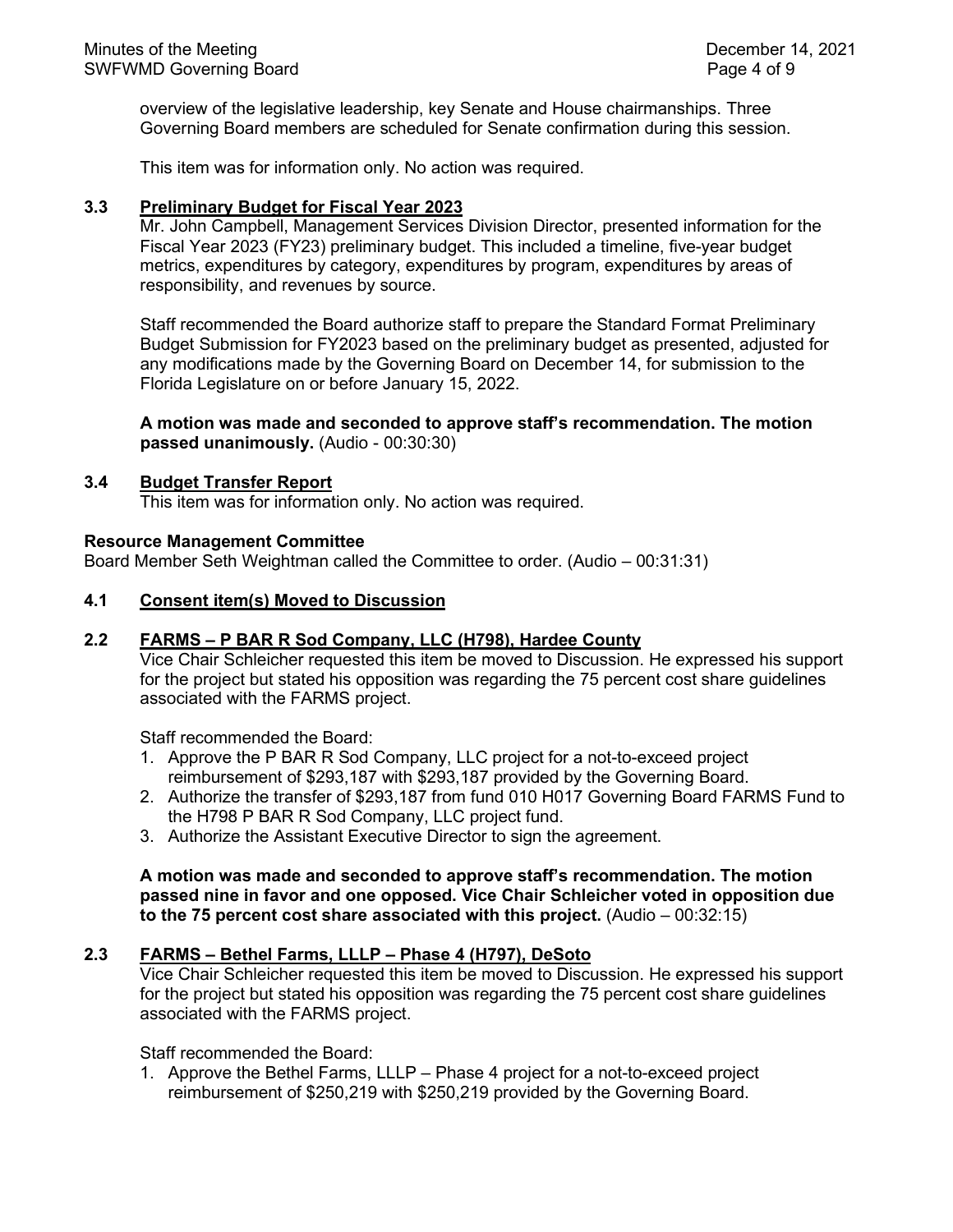- 2. Authorize the transfer of \$250,219 from fund 010 H017 Governing Board FARMS Fund to the H797 Bethel Farms, LLLP – Phase 4 project fund.
- 3. Authorize the Assistant Executive Director to sign the agreement.

**A motion was made and seconded to approve staff's recommendation. The motion passed nine in favor and one opposed. Vice Chair Schleicher voted in opposition due to the 75 percent cost share associated with this project.** (Audio – 00:33:04)

# **4.2 Fiscal Year 2023 Cooperative Funding Process**

Mr. Scott Letasi, P.E., Project Management Office Chief, provided a presentation that updated the Board regarding the FY23 Cooperative Funding Initiative (CFI) process. He provided a summary of the CFI schedule and scoring requests. Mr. Letasi stated that 94 applications were received totaling a request for \$93 million. He presented an overview of applications by region and indicated new or prior funding requests. Mr. Letasi provided a comparison of fiscal year funding requests, regional subcommittee assignments, and the proposed committee meeting schedules. Mr. Letasi outlined the process that was utilized to develop the updated CFI scoring system. He provided an overview of the scoring system and prioritization of funding recommendations. Mr. Letasi outlined the types of projects that will not be recommended for funding. Discussion included the process related to septic-to-sewer funding received from the Florida Department of Environmental Protection (DEP).

This item was for information only. No action was required.

**4.3 Initiation and Approval of Rulemaking to Amend Rule 40D-8.041, Florida Administrative Code, to Adopt Minimum Flows for Lower Shell Creek and Accept Final Draft Report** Mr. Yonas Ghile, PhD., Lead Hydrologist, provided a presentation that defined Minimum Flows and Levels (MFLs) and determined how they are applied. He provided an historical overview of the Lower Shell Creek MFLs. Mr. Ghile explained that the Lower Shell Creek MFLs were initially developed in 2010 but not set at that time. He outlined the outreach the District provided and the peer review that was accomplished. Mr. Ghile explained the definition of percent-of-flow reduction and the District standard of significant harm associated with MFLs. He stated the recommended MFLs for Lower Shell Creek (and the Lower Peace River) are based on maintaining 85% of the most sensitive criteria. Mr. Ghile stated that no recovery strategy is required based on the MFLs currently being met, due in part to the use of the District cooperatively funded City of Punta Gorda reverse osmosis system. The City of Punta Gorda's water use permit has been modified, and a prevention strategy is not required. He stated the recommended MFLs do not adversely impact existing legal users.

Staff recommend the Board:

- 1. Accept the report entitled "Recommended Minimum Flows for the Lower Peace and Lower Shell Creek, Final Draft, November 30, 2021."
- 2. Authorize the initiation of rulemaking to amend Rule 40D-8.041, F.A.C., to establish minimum flows for Lower Shell Creek.
- 3. Approve the proposed rule language to establish minimum flows for Lower Shell Creek, which is contained in Exhibit A to this recap.
- 4. Authorize staff to make any necessary clarifying or minor technical changes that may result from the rulemaking process.

**A motion was made and seconded to approve staff's recommendation. The motion passed unanimously.** (Audio – 01:22:04)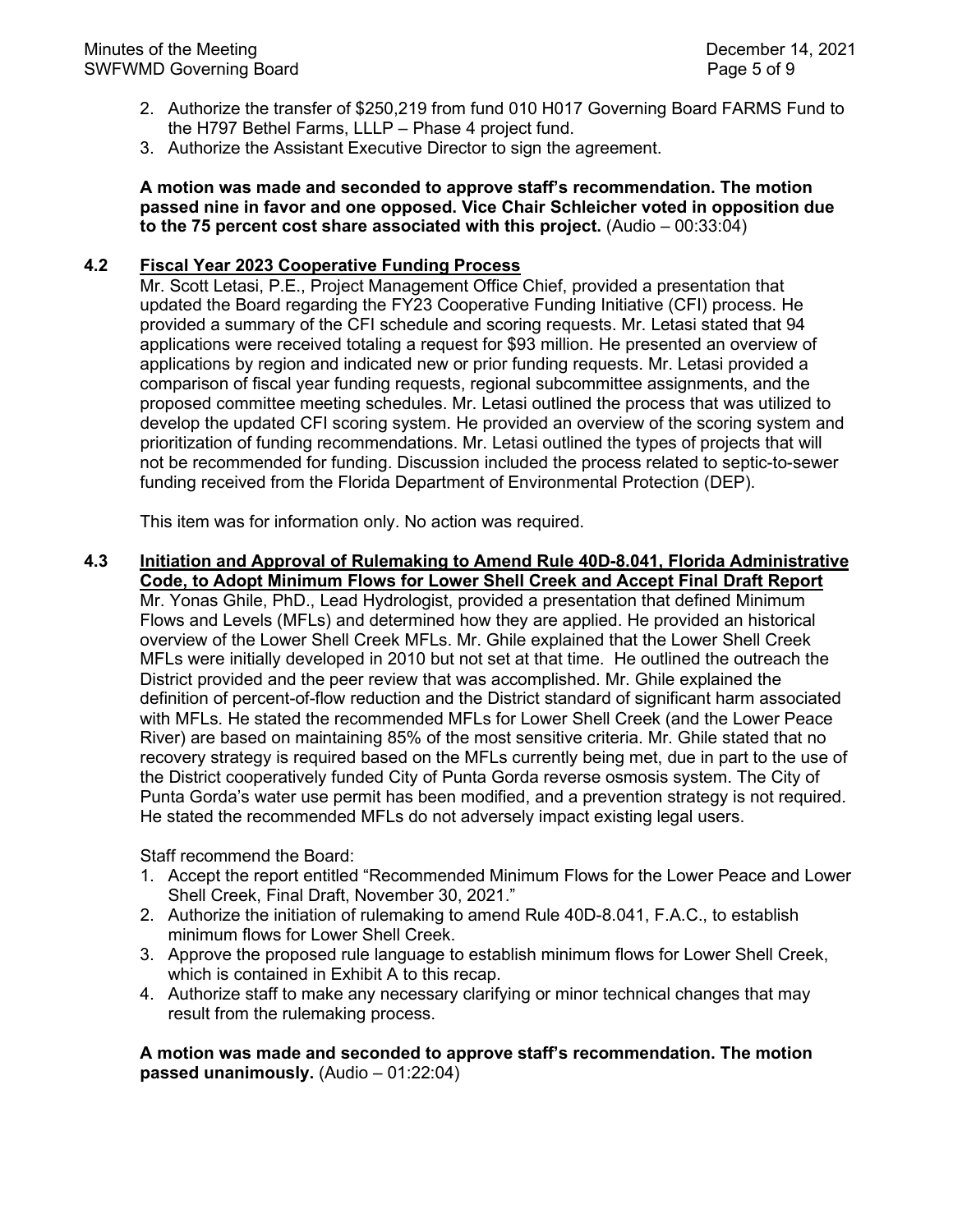#### **4.4 Citrus County Old Homosassa West Septic to Sewer – Third-Party Review (WH04)**

Mr. Jay Hoecker, Water Supply Section Manager, presented the results from the third-party review for project WH04. This presentation included a project location map, description, and outlined benefits. Mr. Hoecker provided an overview of the third-party review. He explained the cost differences between the original estimate and the proposed amount. He stated the cost increases will be funded by Citrus County

Board Member Weightman stated a Request to Speak card was received.

Ms. Becky Ayech, Environmental Confederation of Southwest Florida, spoke regarding ensuring wastewater treatment plants provide advanced wastewater treatment (AWT) before septic-to-sewer projects are approved for funding.

Ms. Jennette Seachrist, Resource Management Division Director, stated the DEP has requirements in the springshed basin management action plans that wastewater treatment plants are upgraded to AWT.

Board Member Jack Bispham asked how Citrus County will obtain the funding to cover the increased project costs. Ms. Christina Malmberg, Citrus County Director, stated DEP has agreed to fund the additional costs.

Staff recommended the Board authorize continuation of the project to move forward with final design, bidding, permitting, and construction and approve modification of the Cooperative Funding Agreement for the Citrus County Old Homosassa West Septic to Sewer Project (WH04) to increase the total project cost from \$6,000,000 to \$10,333,000, with the District's share to remain \$1,382,200.

**A motion was made and seconded to approve staff's recommendation. The motion passed unanimously.** (Audio - 01:33:07)

#### **4.5 Aquifer Recharge at Flatford Swamp for Southern Water Use Caution Area Recovery and Natural System Enhancement – Scope and Cost Change**

Mr. J.P. Marchand, P.E., Water Resources Bureau Chief, provided a presentation that included historical information, improvement objectives, benefits associated, and the current status of the project. He explained that direction from DEP and the Environmental Protection Agency (EPA) in May 2021, stated additional treatment of the Flatford Swamp water is required prior to recharge. Mr. Marchand explained that primary drinking water standards must be met prior to injection. He explained that to meet those standards, chemical disinfection must be added. The District did not anticipate this requirement in the initial project description, which was approved by the Board in April 2017. Mr. Marchand outlined the increased costs.

Board Member Weightman stated three Request to Speak cards were received.

Mr. Jono Miller spoke in support of the District's initiative of improving Flatford Swamp.

Ms. Becky Ayech, Environmental Confederation of Southwest Florida, expressed concern regarding the use of tax funding to mitigate damage from agricultural use. She also spoke against water withdrawal during the rainy seasons. She provided a handout to the Board.

Mr. David Ballard Geddis, Jr., spoke against this project. He expressed concern regarding studies to support this type of project.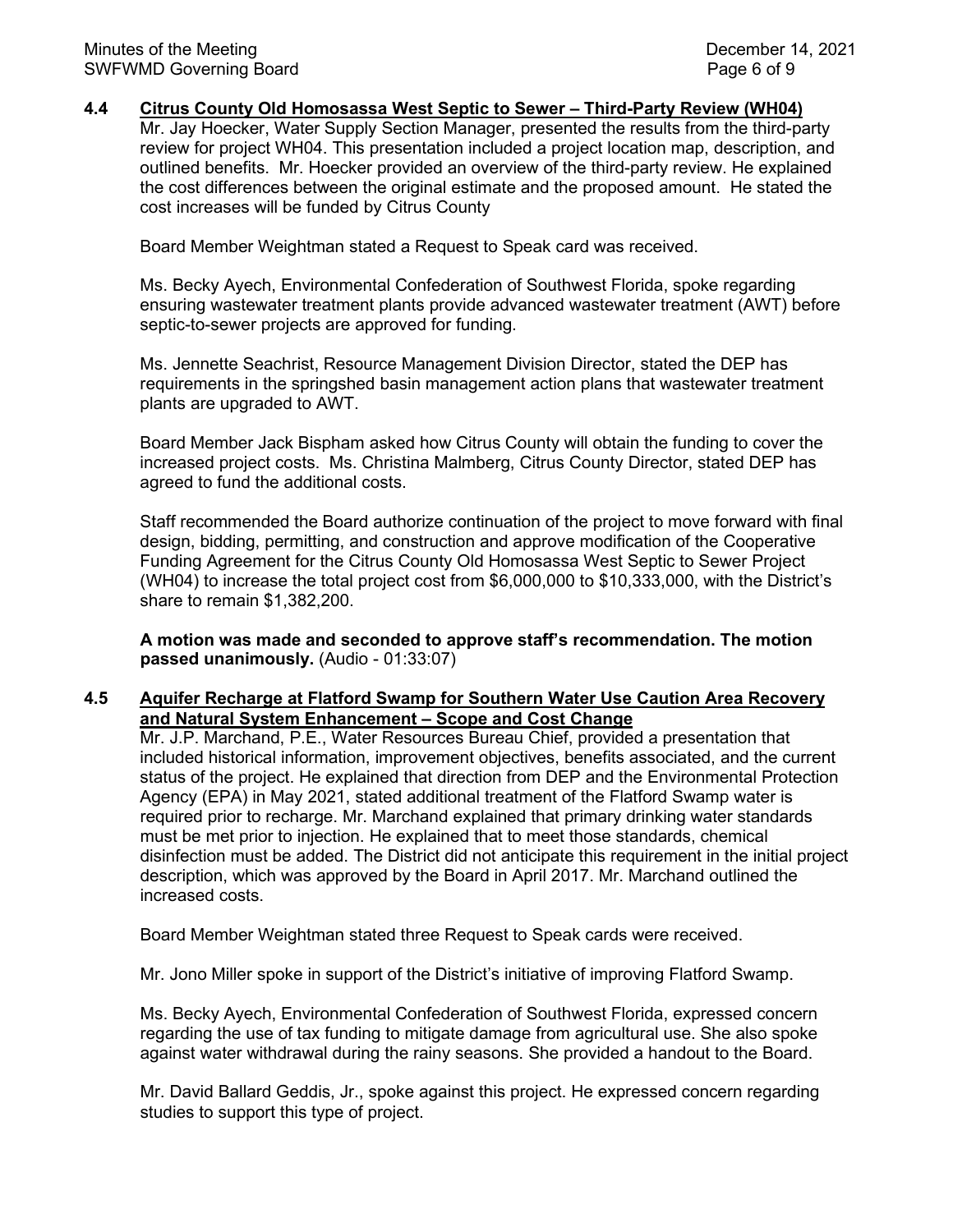Vice Chair Schleicher expressed concerns regarding the injection of treated water into the aquifer. He asked what studies were available to support this type of project. Ms. Seachrist stated studies have been done world-wide, nationally, and locally in support of aquifer injection wells. She stated information would be provided to the Board.

Mr. Brian Armstrong, Executive Director, stated there are numerous aquifer storage and recovery wells in this District that have been operating successfully for decades.

Staff recommended the Board:

- 1. Approve change of scope for the Most Impacted Area Recharge Saltwater Intrusion Minimum Aquifer Level Recovery at Flatford Swamp (H089) project to include a disinfection system.
- 2. Authorize staff to execute a budget transfer in the amount of \$450,000 from the UIC Study Project (P228) to the Most Impacted Area Recharge Saltwater Intrusion Minimum Aquifer Level Recovery at Flatford Swamp (H089) project to complete the construction and testing of the additional chemical disinfection as required by FDEP to meet primary drinking water standards.

**A motion was made and seconded to approve staff's recommendation. The motion passed unanimously.** (Audio - 01:59:32)

**4.6 Annual Status of the Southern Water Use Caution Area Recovery Strategy** This item was for information only. No action was required.

#### **Operations, Lands and Resource Monitoring Committee**

Board Member Jack Bispham called the Committee to order. (Audio – 02:00:50)

**5.1 Consent Item(s) Moved to Discussion** - None

# **5.2 Action Item: Offer for Surplus Lands – Lake Panasoffkee (LP-1), SWF Parcel No. 19- 528-154S**

Ms. Ellen Morrison, Land Resources Bureau Chief, presented historical information regarding the acquisition of this property. She provided an overview of the purchase offer.

Board Member John Mitten asked for clarification regarding the policy associated with the timeline for appraisals. Ms. Morrison responded that Florida Statutes and District policy require that appraisals be conducted every twelve months.

Staff recommended the Board:

- Accept the offer of \$1,500,000.
- Approve the Contract for Sale and Purchase and authorize the Executive Director to sign on the behalf of the District.
- Authorize the Chairman and Secretary of the Governing Board to execute the Quit Claim Deed.
- Authorize the conveyance of the District's interest in all phosphate, minerals, metals, and petroleum in, on, or under the land upon the request of the buyer. Authorize staff to execute any other documents necessary to complete the transaction in accordance with the approved terms.

**A motion was made and seconded to approve staff's recommendation. The motion passed unanimously.** (Audio – 02:08:05)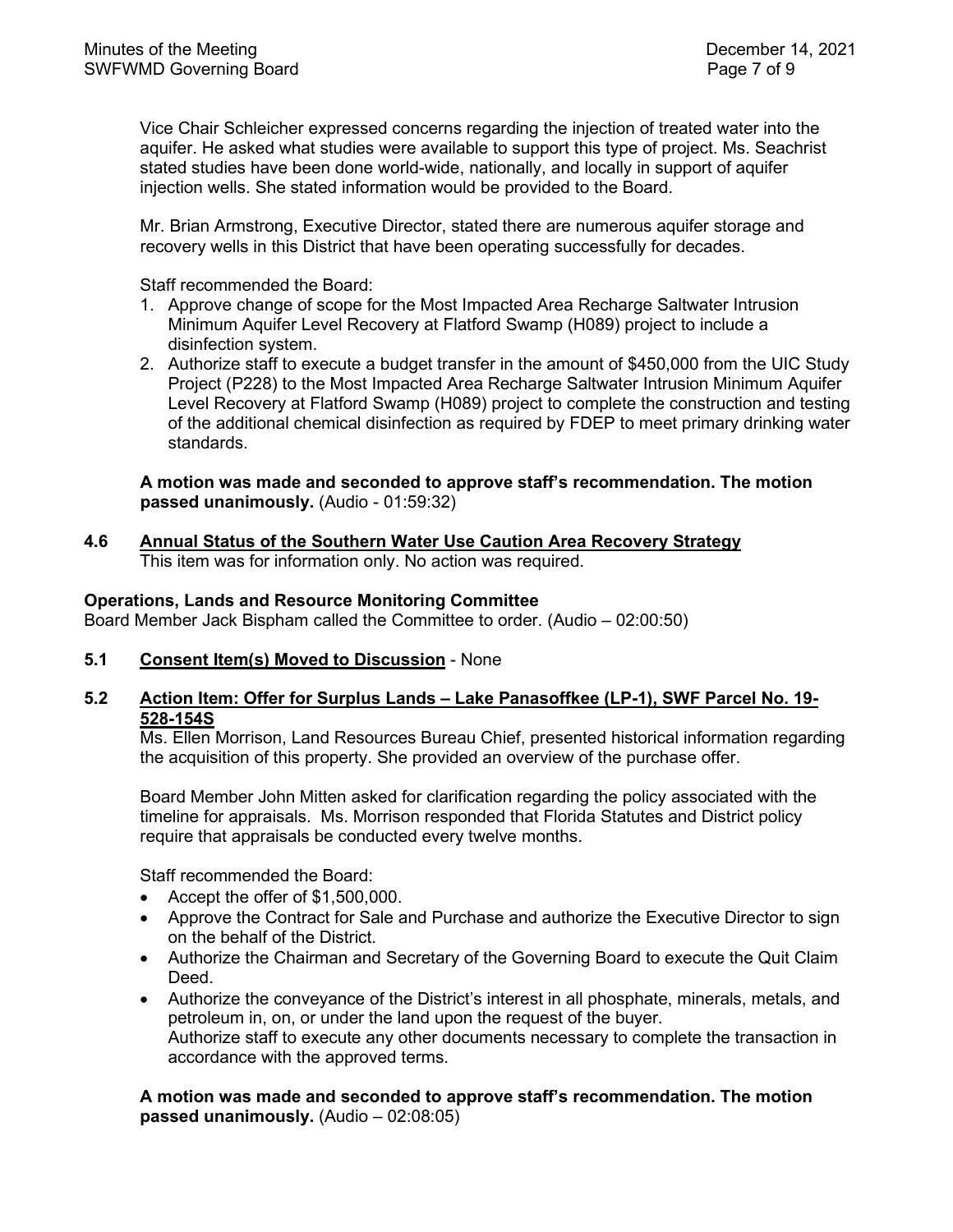# **5.3 Purchase of Southworth Property, Weeki Wachee Preserve Project, SWF Parcel 15-773- 203**

Ms. Ellen Morrison, Land Resources Bureau Chief, provided a presentation that included location and property information, benefits associated with this property and the estimated purchase price. She explained how the property relates to the District's Areas of Responsibilities, the contribution to the Florida Forever Work Plan, and the critical relationship to the Florida Wildlife Corridor. She presented an overview of the Governing Board Acquisition policy and how it relates to this proposed purchase.

Vice Chair Schleicher asked what the proposed use is for this property. Ms. Morrison responded the District is still evaluating options.

Staff recommended the Board:

- Accept the appraisals.
- Approve the Purchase and Sale Agreement and authorize the Executive Director or designee to sign on the behalf of the District.
- Designate SWF Parcel No. 15-773-203 as having been acquired for conservation purposes.
- Authorize staff to make minor changes or corrections to conform documents or correct errors; any substantive changes will be subject to Governing Board review and approval; and
- Authorize staff to execute any other documents necessary to complete the transaction in accordance with the approved terms.

**A motion was made and seconded to approve staff's recommendation. The motion passed with nine in favor and one opposed.** (Audio – 02:15:24)

#### **5.4 Hydrologic Conditions Report**

Ms. Tamera McBride, Hydrologic Data Manager, presented the hydrologic conditions report. She stated that rainfall for November was considered normal for the majority of the District with some areas experiencing wetter to very wet conditions. December rainfall is currently considered very dry. Groundwater levels were above average for the northern counties and normal for central and southern counties. The Northern, Tampa Bay, Polk Upland and Lake Wales Ridge lakes were in the normal range. The Withlacoochee and Alafia rivers were in the above normal range. The Hillsborough and Peace rivers were in the normal range. Public water supplies remain at healthy levels. Continuing La Niña conditions suggest a drier-than-normal winter and spring.

This item was for the information only. No action was required

#### **Regulation Committee**

Vice Chair Schleicher called the Committee meeting to order. (Audio – 2:23:39)

**6.1 Consent Item(s) Moved to Discussion** *-* None

#### **6.2 Tampa Bay Water South Central Hillsborough Supply and Demand**

Mr. Darrin Herbst, P.G., Water Use Permit Bureau Chief, provided an update regarding concerns associated with the water use demand for the Tampa Bay Water (TBW) area of South-Central Hillsborough County. He explained that because of extreme population growth, Hillsborough County is adding approximately 500 new utility accounts a month. Mr. Herbst stated there are infrastructure constraints related to this unanticipated growth that is limiting the availability of regional water supply. This is causing the additional demand to be met from